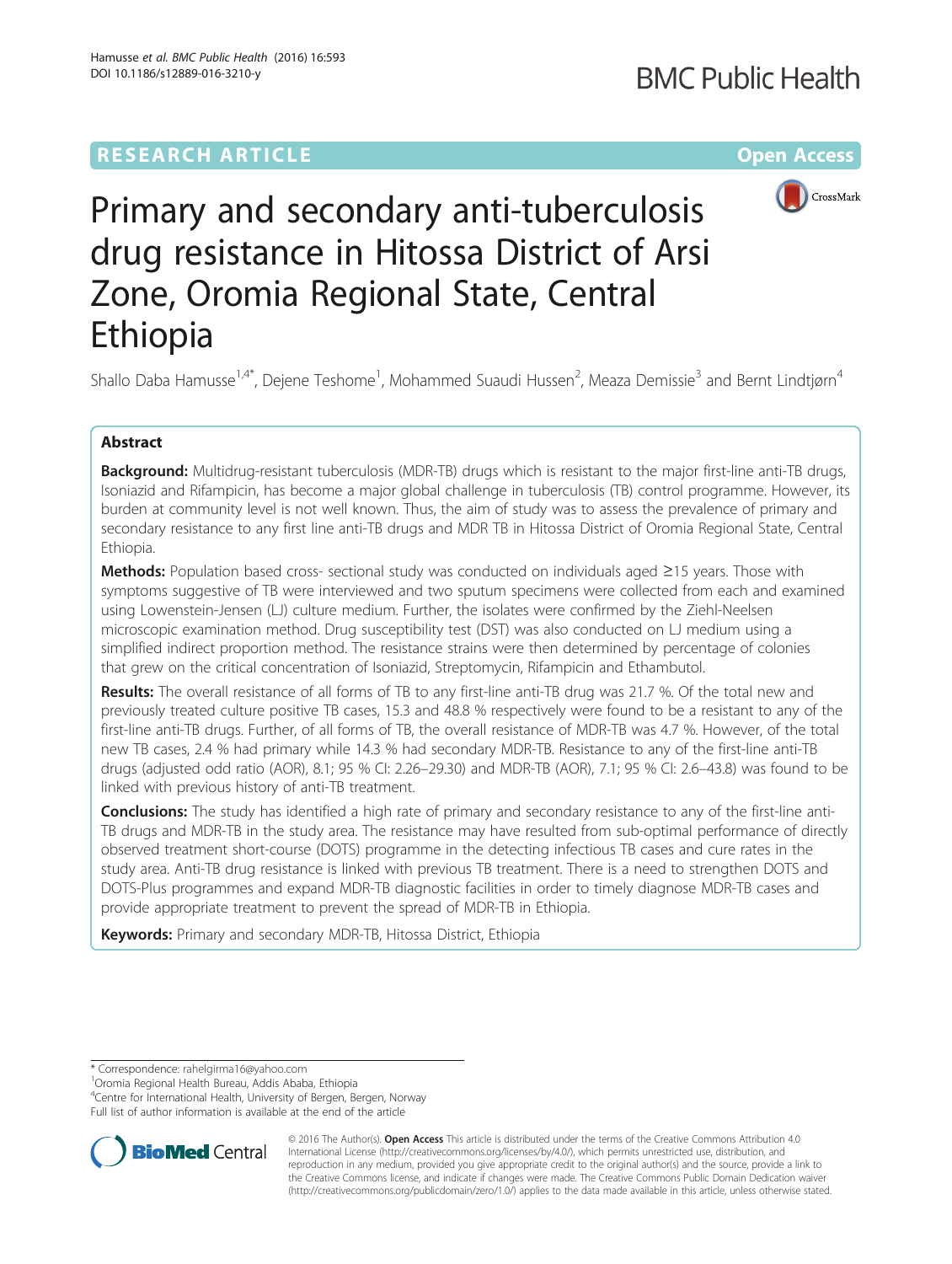### Background

Tuberculosis (TB) remains a high-priority communicable disease that causes illness among millions of people and is the second leading cause of death from an infectious disease worldwide [[1\]](#page-8-0). The disease disproportionately affects people in resource-poor settings, particularly those in Asia and Africa. More than 80 % of TB cases and 78 % of deaths from the disease occurred in developing countries [[2, 3](#page-8-0)]. In 2013, there were 9.0 million TB new cases, and 1.5 million TB deaths occurred around the globe [[2](#page-8-0)]. Ethiopia has been listed as one of the 22 high-TB burden countries with respective mortality, prevalence and incidence rate of 32, 211 and 224 cases per 100,000 population. Moreover, 11 % of patients with TB are also infected by the Human Immunodeficiency Virus (HIV) [\[2\]](#page-8-0).

Multidrug-resistant tuberculosis (MDR-TB) is defined as Mycobacterium tuberculosis strain resistant to at least the first-line anti-TB drugs of Isoniazid and Rifampicin. [[1\]](#page-8-0). MDR-TB occurs either when a person is infected with a resistant strain or when insufficient or improper treatment leads to drug selection of the resistant strain [[1\]](#page-8-0). When a person with no history of first-line anti-TB treatment develops MDR-TB, it is known as primary resistance to any first line anti- TB drugs and MDR-TB, whereas when a person with a history of first-line anti-TB treatment acquires resistance to any first line anti-TB drugs and MDR-TB, they are respectively called secondary resistance to any first line anti-TB drugs and MDR-TB [\[4](#page-8-0)].

Multidrug-resistant TB has been known to be a major challenge in TB control programme. It has been spreading rapidly across the globe, and in recent years an estimated 3.5 % of new cases and 20.5 % of previously treated TB cases have MDR-TB. In 2013, there were an estimated 480,000 MDR-TB cases, and about 210,000 deaths were caused by MDR-TB worldwide [\[2](#page-8-0)]. The prevalence of one or more drug-resistant TB and MDR-TB varies across counties with more than half of MDR-TB cases occurring in India, China and the Russian Federation [[2\]](#page-8-0). The most difficult and complicated form of drug resistant TB is known as extensively drug resistant tuberculosis (XDR-TB); this has been reported from 92 countries (eight from Africa including Ethiopia) [\[5](#page-8-0)]. Globally 9 % of MDR-TB cases have XDR-TB [\[2](#page-8-0), [6](#page-8-0)].

According to the 2014 World Health Organization (WHO) report, Ethiopia ranked  $15<sup>th</sup>$  out of the 27 countries with the highest estimated number of multidrug resistant tuberculosis (MDR-TB) cases. Additionally, WHO estimated the prevalence of MDR-TB among new TB cases in Ethiopia at 1.6 % (95 % CI, 0.9 to 2.8 %), and among the previously treated ones at 12 % (95 % CI: 5.6 to 21 %) [\[2](#page-8-0)]. Furthermore, according to the 2014 National Anti-tuberculosis Drug Resistance Survey, the prevalence of MDR-TB among new, previously treated and overall TB cases were 2.3, 17.8 and 4.8 %, respectively [[7\]](#page-8-0). Moreover, study reports from Eastern, Central, Northern and Southern Ethiopia have shown that the prevalence of primary resistance MDR-TB ranged from 1.1 to 5.8 % [\[8](#page-8-0)–[11\]](#page-8-0) and secondary resistance MDR-TB from 10.9 to 71.4 % [\[9](#page-8-0), [10](#page-8-0), [12](#page-8-0), [13\]](#page-8-0).

Nevertheless, to our knowledge, reports from Ethiopia on the prevalence of MDR-TB including primary and secondary resistance were based on reports among health service seekers from health facilities and might therefore be subject to selection bias [[14](#page-8-0)–[16](#page-8-0)].

Because of the absence of population-based studies and adequate laboratory testing facilities in the country, it is difficult to have a reliable estimation on the burden of primary and secondary resistance to any first line anti-TB drugs and MDR TB. However, this populationbased study conducted in Hitossa District of Arsi zone Oromia Regional State, Central Ethiopia was the first attempt in the country aimed at measuring the prevalence of primary and secondary resistance to any first line anti-TB drugs and MDR-TB.

### Methods

### Study setting and population

The study was conducted in Hitossa District of Arsi Zone, Oromia Regional State in Central Ethiopia. The population density, socio–economic state, and demographic condition of Hitossa are typical representative of the entire features of Arsi Zone. The Directly Observed Treatment, Short-Course (DOTS) and health service coverage, the proportion of urban–rural population and HIV prevalence, and the TB case notification and treatment outcomes of Hitossa District are also similar to those of the whole zone of Arsi. The district has an estimated population of 178,229 people living in 23 rural and one urban kebele (the smallest administrative unit in government structure) [\[17\]](#page-8-0). Since 2010, kebeles have been further divided into three sub-kebeles known as gote. Each gote has about  $1/3$  population of the *kebele* [\[17\]](#page-8-0).

### Study design

Population based cross sectional study was conducted between 1 July 2013 and 30 June 2014 to estimate the prevalence of primary and secondary multi-drug resistant to any first line anti-TB drugs and MDR-TB in Hitossa District of Arsi Zone. For practical and economic reasons Hitossa District was selected purposefully and all its kebeles were included in the study. One gote from each kebele was randomly selected, and individuals 15 years and above living in the households of the selected gote were enrolled in the study. A week before the baseline survey, pre-survey registration was carried out in the selected gotes of the 24 kebeles. Accordingly, 61,678 individuals living in 9,454 households were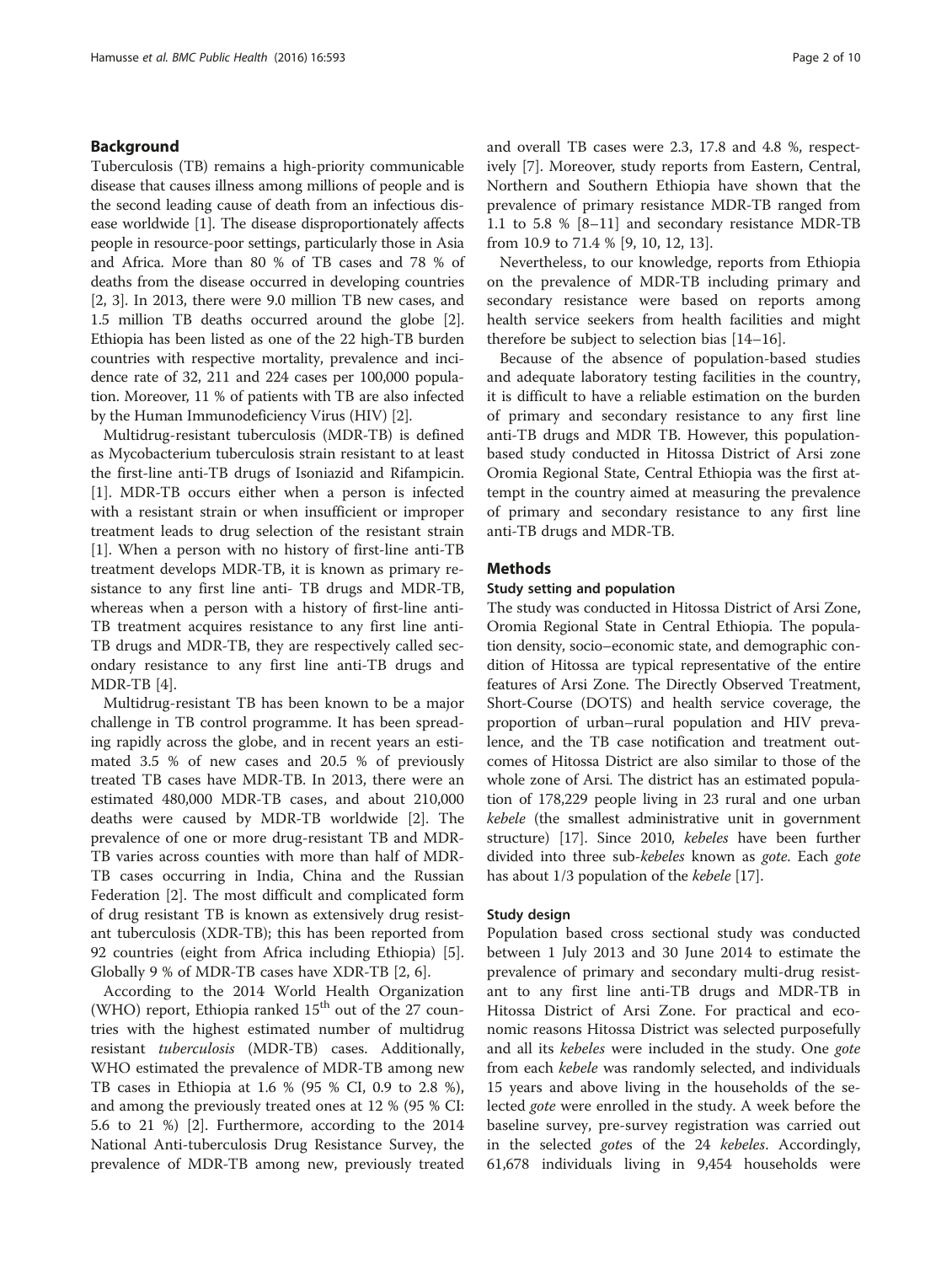identified. Eligibility includes permanent residents of 15 years of age and above who could provide written consent for willingness to participate in the study and temporary visitors who arrived at least 15 days before the commencement of the study. Using the above criteria, 33,073 adults were identified and included in the study.

### Data collection procedures

The aims of the study and the procedures of data collection were discussed with zonal, district and kebele leaders. A total of 24 teams with one nurse and one health extension worker (HEW) were involved in the data collection. Furthermore, five laboratory technicians also took part in sputum sample collection. The whole process of data collection was supervised by 10 health officers. All laboratory technicians and data collectors were selected from public health institutions in the study district, and they were trained on TB screening techniques and on how to collect and transport sputum specimen. The same team of data collectors was assigned to each kebele for both pre-survey registration and data collection. The survey was carried out three times at interval of 6 months: the first at baseline, the second at the end of the sixth month, and the third at the end of the 12th month between 1 July 2013 and 30 June 2014.

House to house visits were carried out to identify individuals with persistent cough of more than two weeks, fever, and loss of appetite, weight loss, blood-stained sputum and chest pain or difficulty of breathing which were considered as symptoms suggestive of pulmonary TB. Individuals with such symptoms were interviewed on their socio–economic and demographic information and current and previous history of TB treatment. Subsequently, participants with any symptom suggestive of the illness were asked to submit two adequate recentlydischarged mucoid or muco-purulent sputum specimens (spot-morning). The laboratory technicians collected the sputum in sterile falcon tubes and immediately placed them in a cold box at 4 °C, and transported them on the same day to Adama Regional Research Center Laboratory.

### Culture and identification

On the following day of the sputum receipt, the morning specimen was digested and decontaminated by the standard Acetyl L-cysteine (NALC)-NaOH method [[18](#page-8-0)], followed by centrifuged at 800 X g for 15 min to concentrate the organisms. The sediment (pellet) was reconstituted with 2.5 ml of sterile phosphate buffer (pH 6.8) to prepare the suspensions for the cultures. The sediments were inoculated in to egg-based Löwenstein-Jensen (LJ) medium slant tubes prepared based on the International Union against Tuberculosis and Gung Disease (IUATLD) for the primary isolation of the organisms [\[19\]](#page-8-0). Following that the LJ slant tubes were incubated at 37 °C and inspected for a period of eight weeks for the growth of Mycobacterium tuberculosis complex. The cultures were considered to be negative if no colonies were identified after 8 weeks of incubation. Moreover, the isolates from the LJ were confirmed by microscopic examination for the presence of Acid-Fast Bacillus (AFB) using Ziehl-Neelsen method. Moreover, susceptibility test of all isolates to spara-nitrobenzoic acid was carried out to identify Mycobacterium tuberculosis complex from environmental mycobacteria. However, all isolates were found to be Mycobacterium tuberculosis complex [\[19\]](#page-8-0).

### Drug susceptibility test

Drug susceptibility tests(DST) were carried out using the simplified indirect proportion method on LJ medium [[19\]](#page-8-0). The proportion method validates the percentage of growth of distinct inoculums on a drug-free control medium compared to growth on culture media containing the critical concentration of anti-tuberculosis drugs. The resistant strains were determined using the percentage of colonies that grew on the critical concentration of 0.2 mg/l for Isoniazid, (INH), and 4 mg/l for Streptomycin (STM), 40 mg/l for Rifampicin (RIF) and 2 mg/l for Ethambutol (EMB). The isolate was said to be drug resistant when the growth was more than or equal to 1 % of the bacterial population on the media containing the critical concentration of each drug [\[19](#page-8-0)].

### Data management and analysis

To ensure data quality, the principal investigator and supervisors closely monitored the data collection process in which a standardized and pre-tested questionnaire was used. The collected data were coded and double entered into Epi-info version 7 statistical software by trained data clerks. Then they were checked against the original information for missing variables. Errors were corrected by referring to the original questionnaire.

The percentage of drug resistance to any of the drugs or its combination with other drugs was determined. The primary resistance was calculated by dividing the number of resistant isolates among new TB cases by the total number of new TB cases found to be culture positive for a particular drug or combination of drugs multiplied by 100. Similarly, percentage of secondary resistance was calculated by dividing the number of resistant isolates in previously treated TB cases by the total number of retreated TB cases found to be culture positive for that particular drug or combination of drugs multiplied by 100. We excluded 20 contaminated cultures from the analysis as their results were not known.

Analysis was made using IBM SPSS version 20 statistical software (SPSS Inc. Chicago. 2007). Descriptive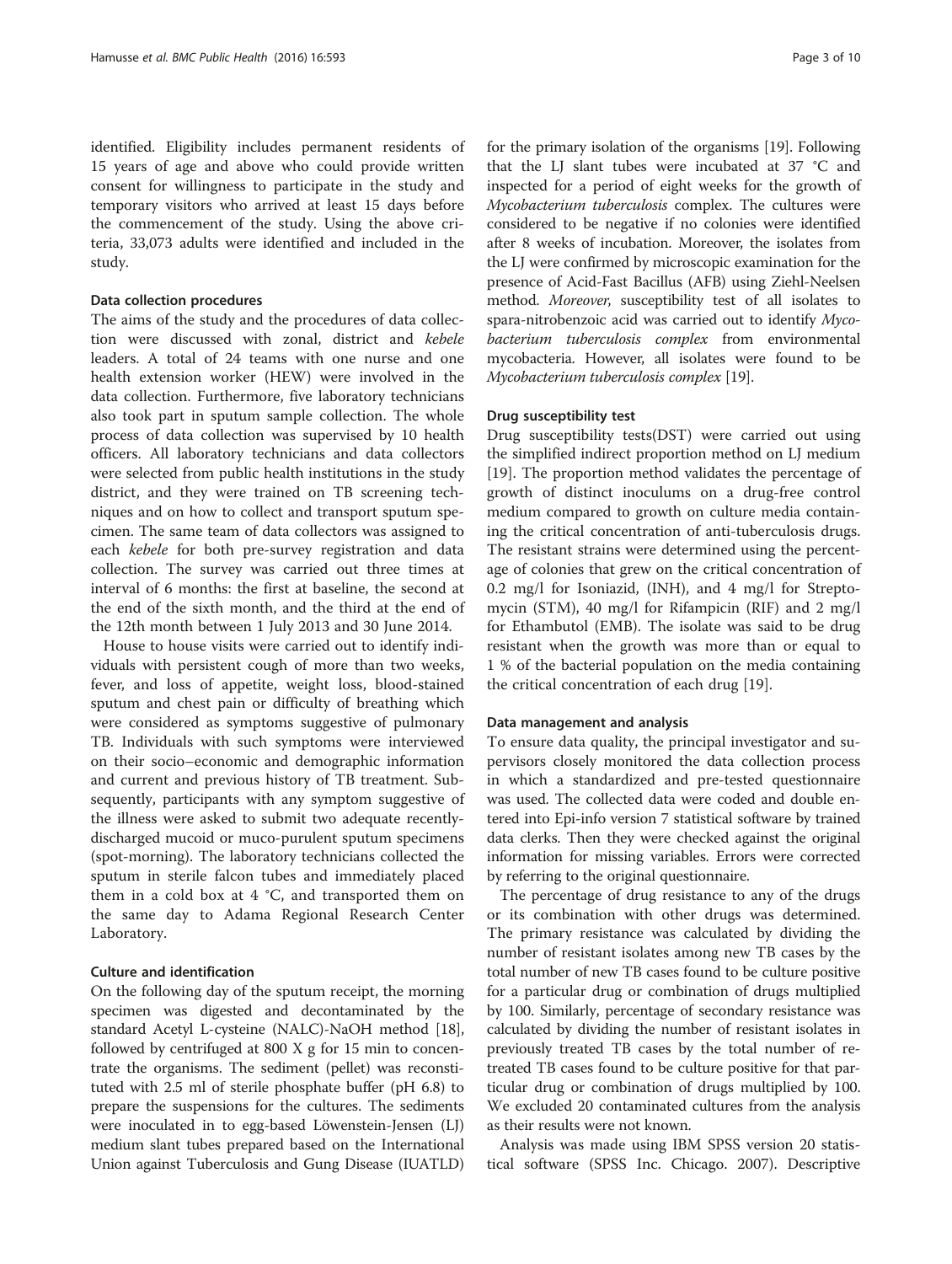analysis was made and frequencies and odds ratios (OR) with the 95 % confidence intervals (CI) were calculated. Logistic regression analysis was used to evaluate the association between drug resistance as outcome and others related independent variables. A significance level of <0.05 was considered statistically significant. We also compare the result of current study with those of other studies carried out in Ethiopia between 1984 and 2015 to understand the trend of drug resistance over time (Table [4\)](#page-6-0).

### Results

### General characteristics of the study population

A total of 61,678 individuals in 9,454 households from the study area were identified. Of these, 33,073 were found to be eligible, and screened for symptoms suggestive of PTB. Of these, 16,888 (51 %) were males and 28,048 (84.8 %) were rural residents. The age of the respondents ranged from 15 to 94 years, with a mean age of 42.3 (±18.4 SD) years. Out of the eligible individuals, 2,758 (8.3 %) reported to have symptoms suggestive of PTB. Among these, 1,717 (62.3 %) were females and 1041 (37.7 %) were males. Of the 2,758 suspected cases, 2, 218 (80.4 %) were new, and 540 (19.6 %) had previously been treated with first-line anti-TB drugs (Table 1).

### Drug susceptibility pattern

All the 2,758 TB suspect cases gave spot and morning sputum for culture examination. Of these, 106 (3.8 %) were found to be culture positive for Mycobacterium tuberculosis. Twenty specimens were contaminated and were therefore excluded from the analysis. From the total 106 culture positives, 85 (80.2 %) were new, whereas 21 (19.8 %) were previously treated patients with first-line anti-TB drugs (Table 1). Of the 106 isolates, 83 (78.3 %) were susceptible to all first-line anti-TB drugs (Streptomycin (STM), Isoniazid (INH), Ethambutol (EMB) and Rifampicin (RIF)), while 23 (21.7 %) were resistant to one or to a combination of the first-line anti-TB drugs. Five cultures (4.7 %, 95 % CI: 2.8–6.6 %) were MDR-TB cases.

Of the 85 new M. tuberculosis isolates, primary resistant strains to any first-line anti-TB drugs were observed in 13 (15.3 %) patients. Of these, 8 (9.4 %) were resistant to each INH and STM, 4 (4.7 %) to RIF and 3 (3.5 %) to EMB. Primary MDR-TB was detected in 2 (2.4 %) strains (Table [3](#page-5-0)). However, among the new cases, no isolates of primary resistance to all first-line drugs were observed. Primary mono-resistance to each of INH and STM was found in two cultures (2.4 %). There was no primary mono-resistance to RIF and EMB among the new isolates (Table [2](#page-4-0)).

| Table 1 General characteristics of TB suspects, smear culture |
|---------------------------------------------------------------|
| positive and MDR-TB cases in Hitossa District. Arsi Zone of   |
| Oromia Region, Central Ethiopia, 2015                         |

| Characteristics                  | TB suspects<br>$(N = 2,758)$ | Culture positive<br>TB cases $(N = 106)$ |
|----------------------------------|------------------------------|------------------------------------------|
| Sex                              | n(%)                         | n(%)                                     |
| Male                             | 1041 (37.7)                  | 51 (48.1)                                |
| Female                           | 1717 (62.3)                  | 55 (51.9)                                |
| Total                            | 2758 (100)                   | 106 (100)                                |
| Age                              |                              |                                          |
| $15 - 24$                        | 543 (19.7)                   | 40 (37.7)                                |
| $25 - 34$                        | 525 (19.0)                   | 18 (17.0)                                |
| $35 - 44$                        | 448 (16.3)                   | 29 (27.4)                                |
| $\geq 45$                        | 1242 (45.0)                  | 19 (17.9)                                |
| Total                            | 2758 (100)                   | 106 (100)                                |
| Residence                        |                              |                                          |
| Rural                            | 2277 (82.6)                  | 58 (54.7)                                |
| Urban                            | 481 (17.4)                   | 48 (45.3)                                |
| Total                            | 2758 (100)                   | 106 (100)                                |
| Education                        |                              |                                          |
| Literate                         | 1212 (43.9)                  | 47 (44.3)                                |
| Illiterate                       | 1546 (56.1)                  | 59 (55.7)                                |
| Total                            | 2758 (100)                   | 106 (100)                                |
| History of pervious TB treatment |                              |                                          |
| No                               | 2218 (80.4)                  | 85 (80.2)                                |
| Yes                              | 540 (19.6)                   | 21 (19.8)                                |
| Total                            | 2758 (100)                   | 106 (100)                                |

Moreover, out of the 21 previously treated M. tuberculosis isolates, strains of secondary resistance to any of the first-line anti-TB drugs were identified in 11 (52.2 %) patients. Of these, 6 (28.6 %), were resistant to INH, 5 (23.8 %) to STM, and 4 (19 %) to RIF. Secondary MDR-TB was detected in 3 (14.3 %) isolates. Of these, one (4.8 %) was found to be resistant to all first-line drugs (Table [3\)](#page-5-0). Among previously treated cases, the highest mono-resistance was to STM with 2 (9.5 %), followed by one (4.8 %) to each INH and EMB. However, among the previously treated TB cases, no mono-resistance to RIF was reported (Table [2\)](#page-4-0).

### Risk factors associated with drug resistance

Previous history of TB treatment, and urban residence were independently associated with high risk of resistance to any first-line anti-TB drug. Individuals with pervious history of TB treatment were eight times (adjusted odd ratio (AOR), 8.1; 95 % CI: 2.3–29.3) more likely to develop resistance to any first-line anti-TB drugs compared to those with no history of previous TB treatment. Similarly, urban residents were four times (AOR, 4.1; 95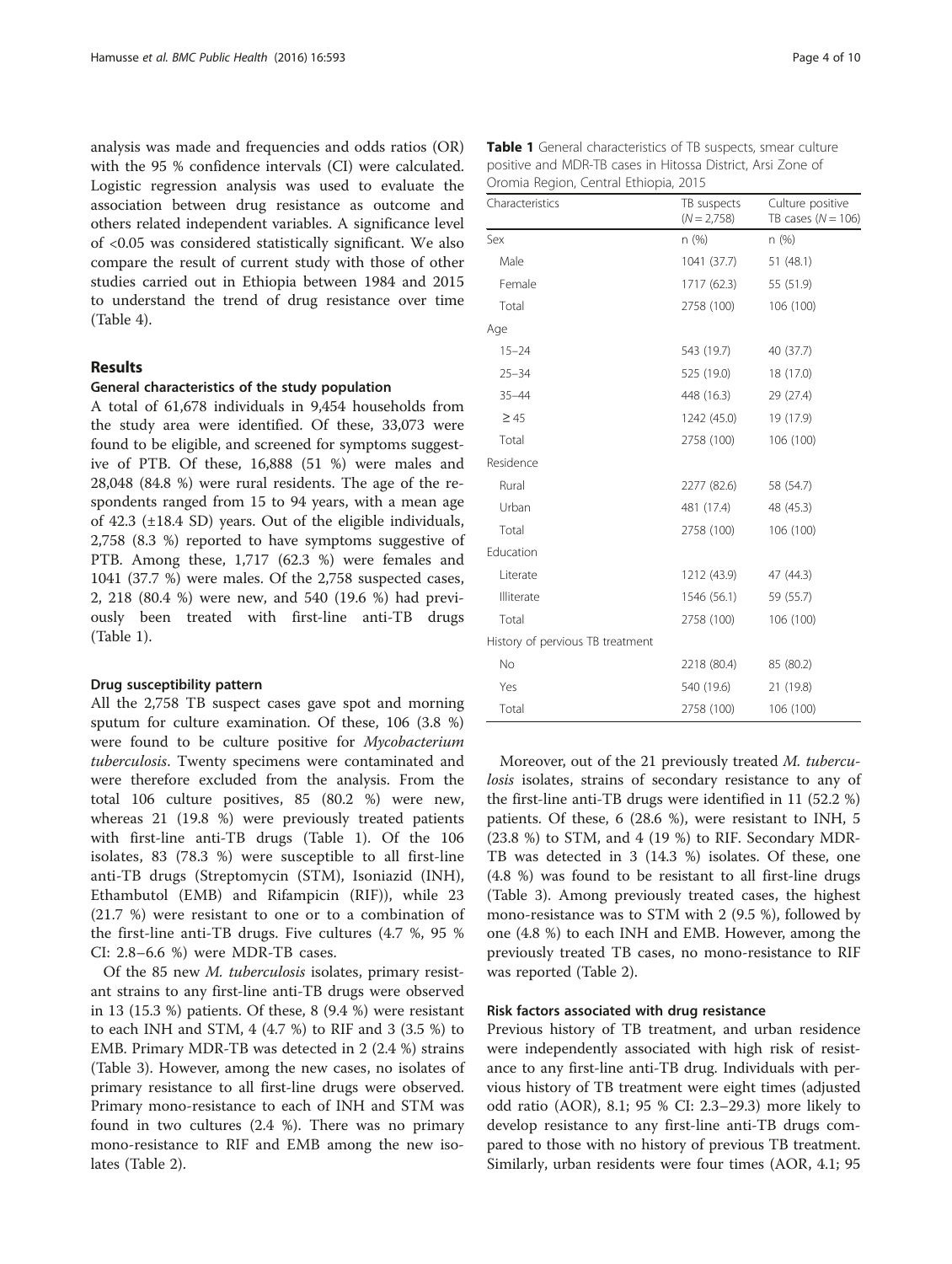| Drug resistance pattern       | New cases $(N = 85)$  | Re-treated cases (N-21) | Total $(N = 106)$<br>n (%) 95 % Cl |  |
|-------------------------------|-----------------------|-------------------------|------------------------------------|--|
|                               | n (%) (95 % CI)       | n (%) (95 % CI)         |                                    |  |
| Any R to one drug             | 13 (15.2 % (7.6-22.8) | 11 (52.3: 30.9-73.7)    | 24 (22.6: 14.6-30.6)               |  |
| Any INH                       | 8 (9.4 %)             | 6(28.6)                 | 14 (13.2)                          |  |
| Any RIF                       | 4(4.7)                | 4(19.0)                 | 8(7.5)                             |  |
| Any STM                       | 8(9.4)                | 5(23.8)                 | 13(12.3)                           |  |
| Any EMB                       | 3(3.5)                | 2(9.5)                  | 5(4.7)                             |  |
| Mono resistance               | $\overline{4}$        | $\overline{4}$          | 8                                  |  |
| Only INH                      | 2(2.4)                | 1(4.8)                  | 3(2.8)                             |  |
| Only RIF                      | 0                     | $\mathbf 0$             | $\mathbf 0$                        |  |
| Only STM                      | 2(2.4)                | 2(9.5)                  | 4(3.8)                             |  |
| Only EMB                      | $\mathbf 0$           | 1(4.8)                  | $\mathbf{1}$                       |  |
| Two-drug resistance           | 7                     | $\overline{4}$          | 11                                 |  |
| $INH + RIF$                   | $1(1.2)^{*}$          | 1(4.8)                  | $2(1.9)^{*}$                       |  |
| $INH + ETM$                   | 1(1.2)                | $\mathbf 0$             | 1(0.9)                             |  |
| $INH + STM$                   | 2(2.4)                | 2(9.5)                  | 4(3.8)                             |  |
| $RIF + EMB$                   | 0                     | $\mathbf{0}$            | $\circ$                            |  |
| $RIF + STM$                   | 2(2.4)                | 1(4.8)                  | 3(2.8)                             |  |
| $ETM + STM$                   | 1(1.2)                | $\mathbf 0$             | 1(0.9)                             |  |
| Three or more-drug resistance | $\overline{2}$        | 3                       | 5                                  |  |
| $INH + RIF + EMB$             | $\mathbf 0$           | $\mathbb O$             | $\mathbf 0$                        |  |
| $INH + RIF + STM$             | $1(1.2)^{*}$          | 2(9.5)                  | $3(2.8)$ *                         |  |
| $INH + EMB + STM$             | 1(1.2)                | $\mathbf 0$             | 1(0.9)                             |  |
| $RIF + ETM + STM$             | $\mathbf 0$           | $\mathbf 0$             | $\mathbf 0$                        |  |
| $INH + RIF + EMB + STM$       | 0                     | 1(5.9)                  | 1(0.9)                             |  |
| MDR*                          | 2(2.4)                | 3(14.3)                 | 5(4.7)                             |  |

<span id="page-4-0"></span>Table 2 Primary and secondary drug resistance pattern to first-line anti-TB drugs among culture positive pulmonary TB cases in

NB: MDR-TB\* is multi-drug resistant TB

% CI: 1.3–12.8) more likely to have resistance to any first-line anti-TB drugs compared to their rural counterparts. Individuals who had pervious history of TB treatment were nearly seven times more likely (AOR 7.1; 95 % CI: 2.6–43.8)) to have MDR-TB compared to those who had no history of pervious exposure to anti-TB drugs (Table [3\)](#page-5-0).

### Rates of anti-TB drug resistance between 1984 and 2015

A total of 18 studies that had been published between 1994 and 2015 on the primary and secondary anti-TB drug resistance were reviewed. Results showed that primary resistance to any drug raged from 10.7 % in 2009 to 30.1 % in 2012. Moreover, the rate of primary MDR-TB increased from 0.6 in 1994 to 3.7 % in 2009 while that of secondary resistance to any anti-TB drugs varied from 11.1 % in 1996/7 to 85.7 % in 2005/6. According to reports from the same studies, the rate of secondary MDR-TB ranged from 15.7 % in 1996/7 and 60.8 % in 2005/6 (Table [4](#page-6-0)).

### **Discussions**

Fifteen percent of the newly diagnosed, and fifty two percent of the previously treated TB cases were resistant to one or more of the first-line anti-TB drugs. MDR TB among new cases was 2.4 %, and 14.3 % among previously treated patients. Drug resistance was associated with previous history of TB treatment and urban residence. Resistances to any one or more of first-line anti-TB drugs and MDR-TB in the study population were high.

In this study, the 15 % resistance to any of the first-line anti-TB drugs among new TB cases is comparable to reports from Addis Ababa and Northern Ethiopia [\[10, 20](#page-8-0)]. However, it is higher than reports from other African countries [[21](#page-8-0)–[23\]](#page-8-0) and yet lower than those from different parts of the country and elsewhere in Africa [[8, 10](#page-8-0), [11, 13](#page-8-0), [24](#page-8-0)–[29\]](#page-8-0). Moreover, the 52 % resistance rate to one or more first-line anti-TB drugs among previously treated TB cases in our study is high compared to previous reports from Ethiopia and others African counties [\[28](#page-8-0)–[30](#page-8-0)]. However, it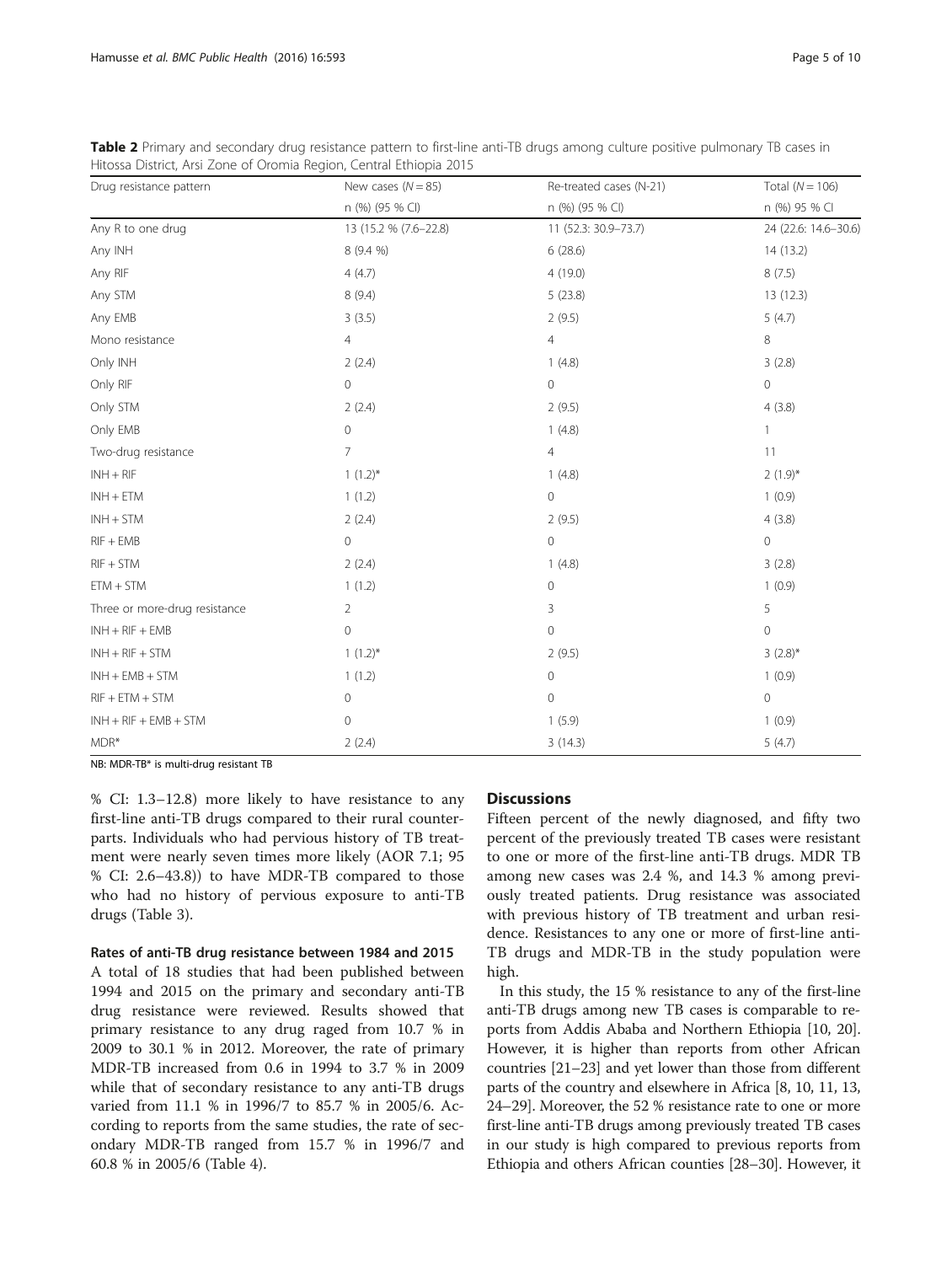| Characteristics         | Culture positive ( $n = 106$ ) | MDR-TB cases $(n = 5)$ |                     |                     | Any TB drug resistance ( $n = 23$ ) |                     |                     |
|-------------------------|--------------------------------|------------------------|---------------------|---------------------|-------------------------------------|---------------------|---------------------|
|                         |                                | Number                 | COR (95 % CI)       | AOR (95 % CI)       | Number                              | COR (95 % CI)       | AOR (95 % CI)       |
| Sex                     |                                |                        |                     |                     |                                     |                     |                     |
| Male                    | 51(48.1)                       | $\overline{2}$         | $0.71(0.11-4.4)$    | $0.67(0.10-4.2)$    | 14                                  | $1.54(0.61 - 3.90)$ | $2.5(0.78 - 8.05)$  |
| Female                  | 55 (51.9)                      | 3                      | 1.00                | 1.00                | 10                                  | 1.00                | 1:00                |
| Total                   | 106 (100)                      | 5                      |                     |                     | 24                                  |                     |                     |
| Age                     |                                |                        |                     |                     |                                     |                     |                     |
| $15 - 24$               | 40 (37.7)                      | 3                      | 1:00                | 1.00                | 10                                  | 1.00                | 1:00                |
| $25 - 34$               | 18 (17.0)                      | 0                      |                     |                     | 6                                   | $1.5(0.45 - 5.10)$  | $2:18(0.55 - 8.70)$ |
| $35 - 44$               | 29 (27.4)                      | $\overline{2}$         | $0.91(0.14 - 5.84)$ | $0.90(0.3-6.1)$     | 6                                   | $0.63(0.19 - 2.10)$ | $0.36(0.08 - 1.56)$ |
| $\geq 45$               | 19 (17.9)                      | 0                      |                     |                     | $\overline{2}$                      | $0.35(0.07 - 1.80)$ | $0.19(0.03 - 1.35)$ |
| Total                   | 106 (100)                      | 5                      |                     |                     | 24                                  |                     |                     |
| Residence               |                                |                        |                     |                     |                                     |                     |                     |
| Rural                   | 58 (54.7)                      | $\mathbf{1}$           | 1:00                | 1.00                | 9                                   | 1.00                | 1:00                |
| Urban                   | 48 (45.3)                      | 4                      | $5.18(0.56 - 4.8)$  | $4.8(0.7-4.7)$      | 15                                  | $2.84(1.11 - 7.45)$ | $4.1(1.33 - 12.84)$ |
| Total                   | 106 (100)                      | 5                      |                     |                     | 24                                  |                     |                     |
| Education               |                                |                        |                     |                     |                                     |                     |                     |
| Literate                | 47 (44.3)                      | 3                      | 1:00                | 1.00                | 10                                  | 1.00                | 1:00                |
| Illiterate              | 59 (55.7)                      | $\overline{2}$         | $0.51(0.08 - 3.21)$ | $0.63$ $(0.09-3.6)$ | 14                                  | $1.31(0.51 - 3.37)$ | $1.64(0.53 - 5.11)$ |
| Total                   | 106 (100)                      | 5                      |                     |                     | 24                                  |                     |                     |
| History of TB treatment |                                |                        |                     |                     |                                     |                     |                     |
| No                      | 85 (80.2)                      | $\overline{2}$         | 1:00                | 1.00                | 14                                  | 1.00                | 1:00                |
| Yes                     | 21 (19.8)                      | 3                      | $6.92(1.10-44.4)$   | $7.1(2.6-43.8)$     | 10                                  | 3.48 (1.29-9.44)    | 8:13 (2.26-29.30)   |
| Total                   | 106 (100)                      | 5                      |                     |                     | 24                                  |                     |                     |

<span id="page-5-0"></span>Table 3 Pattern of drug resistance among culture-positive TB cases with different variables in Hitossa District, Arsi Zone of Oromia Region, Central Ethiopia, 2015

COR Crude Odds Ratio and AOR Adjusted Odds Ratio

is lower than 54 % reported from Benin [[31](#page-8-0)], 53.8 % from Somalia [\[32\]](#page-8-0), 58.5 % from northern Ethiopia [[10](#page-8-0)], the 71.4 and 72 % from Addis Ababa City [\[9](#page-8-0), [13](#page-8-0)].

The difference in resistance rate to one or more firstline anti-TB drugs among new and previously treated TB patients across different study settings could be attributed to the variation in TB control programme performance, study population, sample size and study methods that were used across different geographical settings. For instance, the study subjects from Addis Ababa who had high rate of resistance stain [[9, 13\]](#page-8-0) were presumptive MDR-TB cases referred for MDR-TB investigation, while those recruited for the current study included any person 15 years age and above in the general population who had symptoms of TB and was at low risk of drug resistance.

Moreover, previous studies from Ethiopia and elsewhere in Africa were restricted to health service seekers at health facilities. Thus, study results from such segment of population may not indicate the real burden of the disease at community level as compared to the present population-based study. Likewise, the difference in burden of the resistance cases could be due to the time of the study; in the past the prevalence of resistant strains which might be a potential source of infection was not as high as they are today. For instance, in 2001, resistance to any first-line anti-TB drug among previously treated TB patients in Arsi Zone was 31.6 % [\[24](#page-8-0)]. However, after 14 years, it has reached 52.3 % in the study area. In general, the rate of primary and secondary resistance has been increasing in Ethiopia over the twenty years [[7](#page-8-0)–[12, 33](#page-8-0)–[38\]](#page-9-0). Table [4](#page-6-0) summarizes reports of previous studies on primary and secondary resistance compared to the current study in Ethiopia.

In the present study, previously treated TB cases were eight times more likely to have resistance to any of the first-line anti-TB drugs compared to new ones. The high level of anti-TB drug resistance among previously treated TB cases might have resulted from poor adherence and follow up or inadequate drug supply. This might result in selection of spontaneous mutation of M. tuberculosis strains [[39](#page-9-0)]. Hence, the TB control programme has to explore reasons for such high secondary anti-TB resistances in the study area.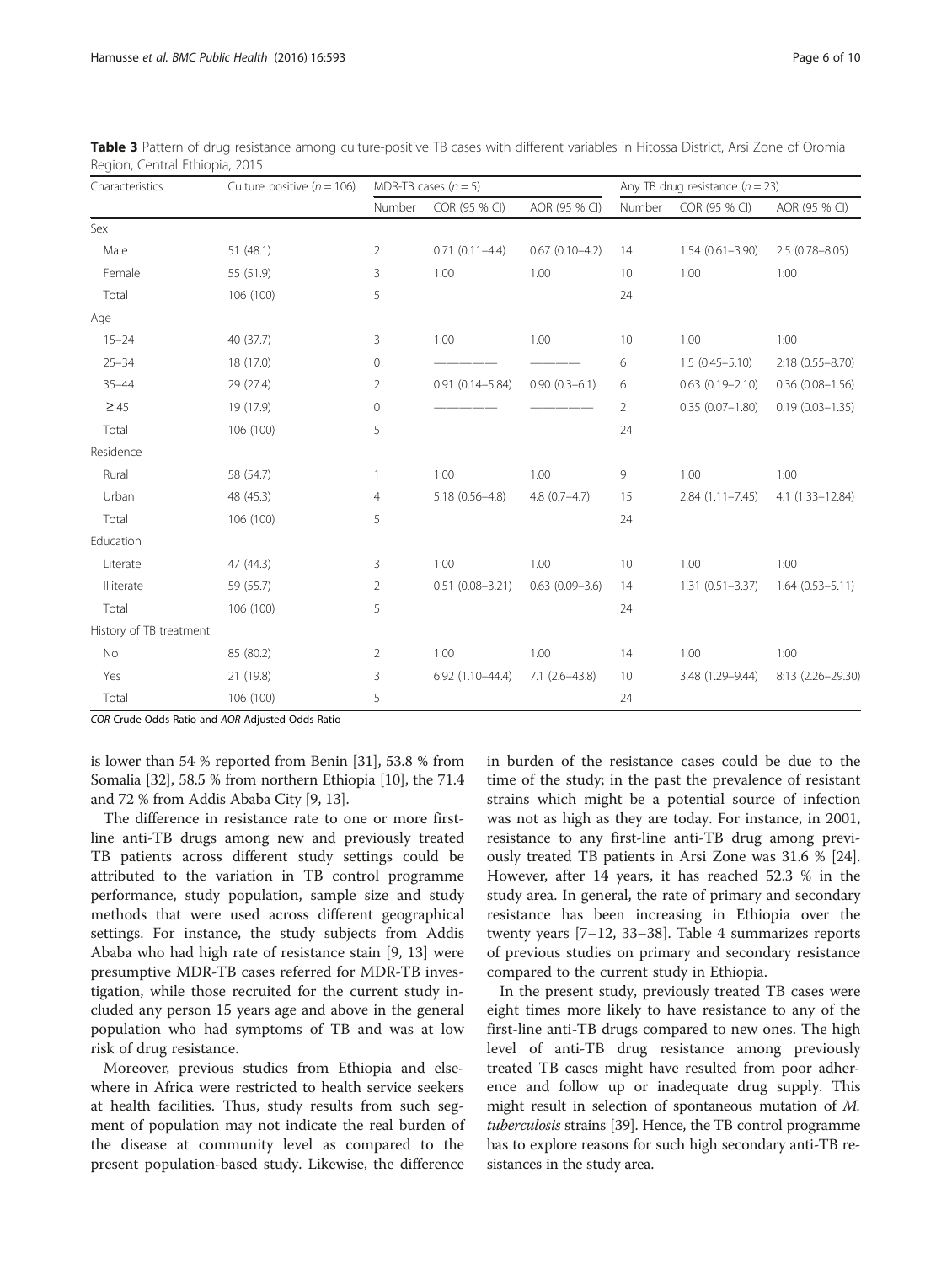| Type of the study                 |                                               | Study<br>time | Sample<br>size     | Rate of anti-TB resistance |                 |                        |                 |                                                           |                |
|-----------------------------------|-----------------------------------------------|---------------|--------------------|----------------------------|-----------------|------------------------|-----------------|-----------------------------------------------------------|----------------|
|                                   |                                               |               |                    | Primary resistance         |                 | Secondary resistance   |                 | Overall resistance (primary<br>plus secondary resistance) |                |
| Community-based Institution-based |                                               |               |                    | Any-resistance<br>(% )     | MDR-TB<br>(9/6) | Any-resistance<br>(% ) | MDR-TB<br>(9/6) | Any-resistance<br>(% )                                    | MDR-TB<br>(% ) |
| Current study                     |                                               | 2014          | 33073 <sup>a</sup> | 15.3                       | 2.4             | 48.8                   | 14.3            | 21.7                                                      | 4.7            |
|                                   | Demissie M et al. [34]                        | 1994          | 167 <sup>b</sup>   | 15.6                       | 0.6             |                        |                 |                                                           |                |
|                                   | Bruchfeld et. al [22]                         | 1996-1997     | 509                | 14.6                       | 0.9             | 11.1                   | $\mathbf 0$     | 15.7                                                      | 1.7            |
|                                   | Abate et al. [35]                             | 1998          | 30 <sup>c</sup>    |                            |                 |                        |                 | 50                                                        | 12             |
|                                   | Demissie et al. [40]                          | 1998          |                    | 12.9                       | 0.6             |                        |                 |                                                           |                |
|                                   | Gebeyehu M et al. [23]                        | 2001          | 203                | 18.2                       | $\circ$         | 31.6                   | $\circ$         | 19.5                                                      | $\mathbf{0}$   |
|                                   | First National Drug<br>resistance survey [7]  | 2003-2005     | 804                |                            | 1.6             |                        | 11.5            |                                                           |                |
|                                   | Desta K et al. [36]                           | 2004-2005     | 297 <sup>b</sup>   | 27.4                       | $\mathbf{0}$    |                        |                 |                                                           |                |
|                                   | Abate D et al. [13]                           | 2004-2008     | $376^{\circ}$      |                            |                 | 72.9                   | 46.3            |                                                           |                |
|                                   | Asmamaw et al. [25]                           | 2004-2005     | $173^b$            | 21.4                       | 0.6             |                        |                 |                                                           |                |
|                                   | Agonafir M et al. [9]                         | 2005-2006     | 114 <sup>c</sup>   | 25                         | 2.3             | 85.7                   | 63.5            | 60.8                                                      | 38.3           |
|                                   | Tessema B et al. [10]                         | 2009          | 260                | 10.7                       | 3.7             | 39.1                   | 10.9            | 15.8                                                      | 5.0            |
|                                   | Abebe G et al. [11]                           | 2010-2011     | 136 <sup>b</sup>   | 18.4                       | 1.5             |                        |                 |                                                           |                |
|                                   | Esmael A et al. [37]                          | 2010-2011     | 230                | 23.6                       | 1.8             | 58.5                   | 18.5            | 33.5                                                      | 6.5            |
|                                   | Yimer et al. [26]                             | 2012          | $112^{b}$          | 30.1                       | 1.0             |                        |                 |                                                           |                |
|                                   | Seyoum et al. [8]                             | $2011 - 2013$ | 408 <sup>b</sup>   | 23                         | 1.1             |                        |                 |                                                           |                |
|                                   | Nigus et al. [12]                             | 2012-2013     | 606 <sup>b</sup>   |                            |                 |                        | 15.3            |                                                           |                |
|                                   | Second National Drug<br>resistance survey (7) | 2014          | 1651               |                            | 2.3             |                        | 17.8            |                                                           |                |
|                                   | Mulisa G et al. [38]                          | 2015          | 439 <sup>c</sup>   |                            |                 |                        | 33.2 %          |                                                           |                |

<span id="page-6-0"></span>Table 4 Rate of anti-TB drug resistance in current and other studies conducted between 1984 and 2015 in Ethiopia

<sup>a</sup> Of the study population, 106 TB cases were diagnosed

**b** Only new cases

<sup>c</sup> Previously treated and now presumptive for MDR-TB

Moreover, resistance to any of the first-line anti-TB drugs was higher among urban residents when compared to their rural counterparts. This is in agreement with findings from a previous study in eastern Ethiopia which reported resistance of 81.7 % among urban dwellers 18.3 % among rural residents [\[8\]](#page-8-0). In fact, the association between MDR-TB and urban residence is not well established in the literature and may need further investigation. However, the most likely reason for the high prevalence of MDR-TB among urban residents might be because of higher HIV prevalence in urban settings and this may have increased the risk of MDR-TB infection [[27,](#page-8-0) [40](#page-9-0)]. Moreover,, the high probability of exposure to anti-TB drugs from different sources in urban setting and the crowded living condition may also have contributed to increased transmission of resistant strains.

The 2.4 % prevalence of MDR-TB among the newly diagnosed TB cases in this study is very high compared to the 0 % reported in 2001 from the same area [\[24](#page-8-0)]. Nevertheless, it is similar to the 2.3 % reported by the 2014 National Drug Resistance and also by a study conducted in Addis Ababa [[7, 9](#page-8-0)]. The relatively high rate of primary MDR-TB cases in the current population-based study could be due to the identification of the undiagnosed resistance cases in the community. Thus, these findings may imply the need for intensifying active TB case finding using community-based health extension workers and this could help in timely identification of undiagnosed resistant strains in Ethiopia [\[33](#page-8-0)].

The 14 % prevalence of MDR-TB among previously treated TB cases obtained in this study is lower than 18 % reported by the national surveillance [[7\]](#page-8-0), the 20.5 % of the global estimate [\[1](#page-8-0)] and other reports from elsewhere [\[30, 32](#page-8-0), [41, 42](#page-9-0)]. However, it is high compared to the 0 % prevalence report from Arsi zone in 2001 [[24](#page-8-0)]. Secondary resistance is mainly a result of poor Directly Observed Treatment Short course (DOTS) programme and should be as taken as a serious challenge in the TB control programme.

In this study, previously treated TB cases were more likely to have MDR-TB than the new ones. This is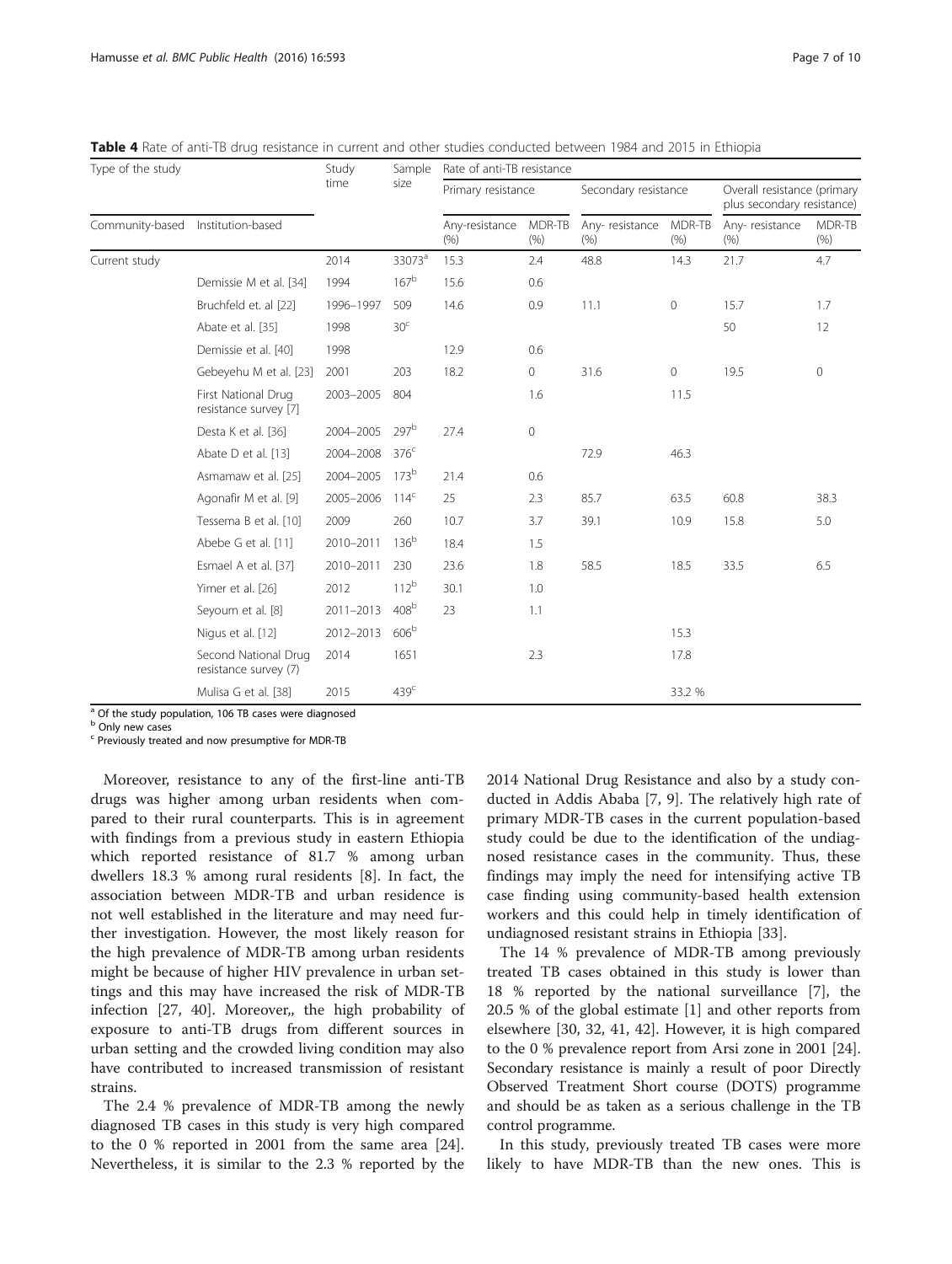consistent with a meta-analysis in sub-Saharan Africa and a systematic review in Europe where a pooled risk of MDR-TB was higher among the previously treated TB cases as compared to the new ones [[43, 44](#page-9-0)]. The overall high level of anti-TB drug resistance among re-treated TB cases compared to the newly diagnosed ones might be an indication of sub-optimal DOTS and DOTS-plus programme performance in Ethiopia.

The DOTS strategy aims to detect 70 % of infectious TB cases and achieve 85 % cure rate in order to interrupt transmission, reduce mortality and avert the emergence of drug resistance [\[45](#page-9-0), [46](#page-9-0)]. However, reports from previous studies conducted in Ethiopia between 1984 and 2015 showed that the proportion of MDR-TB among new and previously treated TB cases varies from place to place and increased over time (Table [4](#page-6-0)). For instance, over 13 years, it increased from 0 to 2.4 % among new patients and from 0 to 14.3 % among previously treated ones in Arsi Zone [\[24](#page-8-0)]. Furthermore, according to previous reports, the fifteen years average TB case notification and cure rate of the study area were as low as 51.8 and 66.9 % [\[47](#page-9-0), [48](#page-9-0)] respectively, very far from the 70 % global target of TB case notification and 85 % cure rate. Thus, the increasing trend in resistance to any TB drug and MDR-TB over time with the low TB case notification and cure rate in the study area may warrant alternative strategy to avert the emergence of drug resistance and strengthen TB control programme in Ethiopia.

Although DOTS- plus strategy is believed to be the best strategy to prevent emergence of MDR TB by accessing presumptive MDR-TB cases to diagnostic and appropriate treatment, MDR-TB patients are challenged by much more toxic and complicated treatment of longer duration which results in poor treatment outcome and emergence of XDR-TB. Therefore, effective implementation of DOTS and DOTS-plus strategies which are believed to be a corner stone in the prevention of the emergence and spread of MDR-TB and XDR-TB should be strengthen in the country. Thus, expanding MDR-TB diagnostic facilities and intensifying active case findings using health extension workers is urgent issues to be addressed in order to effectively control the increasing trend of drug resistance TB in Ethiopia [[33](#page-8-0)].

To our knowledge, this is the first population-based study that analysed the prevalence of primary and secondary drug resistance and MDR-TB in Ethiopia. It might also be one of the very few studies conducted in poor resource setting. In fact, experienced and qualified laboratory technicians carried out the smear microscopy, sputum culture and DST to isolate M. tuberculosis and drug resistant strain. Thus we believe that the finding has highlighted the real burden of anti-TB drug resistance at community level. However the study is not without limitation. First, symptoms suggestive of TB were

used as screening mechanism. The fact that chest X-ray was not used in the current study might have resulted in missed asymptomatic TB cases and underestimate the burden of the disease. Second, the current study excluded 20 contaminated sputum cultures which may have an impact on our result.

### Conclusions

The study has identified a high rate of primary and secondary resistance to any of the first-line anti-TB drugs and MDR-TB in the study area. The high rate of anti-TB drug resistance may have resulted from sub-optimal performance of DOTS programme in detecting infectious TB cases, and low cure rate in the study area. As anti-TB drug resistance is linked with pervious TB treatment, there is a need to strengthen DOTS and DOTS-Plus programme and expand MDR-TB diagnostic facilities so as to detect the cases in time and start appropriate treatment to prevent the spread of MDR-TB in Ethiopia.

### Additional files

[Additional file 1:](dx.doi.org/10.1186/s12889-016-3210-y) Dataset supporting conclusions of the study on primary and secondary MDR-TB of Hitossa District of Arsi Zone, 2016, submitted to BMC public health using STATA software. (DTA 16 kb)

[Additional file 2:](dx.doi.org/10.1186/s12889-016-3210-y) Dataset supporting conclusions of the study on primary and secondary MDR-TB of Hitossa District of Arsi Zone, 2016, submitted to BMC public health using excel software. (CSV 22 kb)

### Abbreviations

AFB, Acid-Fast Bacillus; AOR, adjuster odd ratio; CI, confidence intervals; DOTS, directly observed short course treatment; DST, drug susceptibility tests; EMB, ethambutol; HEW, health extension worker; HIV, Human Immunodeficiency Virus; INH, isoniazid; IUATLD, International Union against Tuberculosis and Gung Disease; LJ, Löwenstein-Jensen; MDR-TB, multi- drug-resistant TB; RIF, rifampicin; STM, streptomycin; TB, tuberculosis; WHO, World Health Organization; XDR-TB, extensively drug-resistant TB

#### Acknowledgements

We would like to thank the Oromia Regional Health Bureau and the staff of respective health facilities involved in the study for their support during the field data collection. We also like to extend our gratitude for the Management science for Health (MSH) Heal TB project for their financial support to this study.

#### Funding

Management Science for Health (MSH) was funding this study through the project title Help Ethiopia Address Low Tuberculosis Performance (HEAL-TB) project under the award AID-663-A-11-00011. However, MSH Heal TB project was not involved in the designing, data collection, and analysis, interpretation of the data and writing of the manuscript. The content of the article is exclusively the responsibility of the authors, and does not necessarily reflect the official views of MSH Heal TB project.

### Availability of data and material

The dataset supporting the conclusions of this article is included within the article as an additional supporting file. The data is under Additional files 1 and 2.

#### Authors' contributions

SDH was the principal investigator responsible for designing and conducting the study. Further, he was involved in analysing the data and writing the manuscript. BL participated in designing the study, analysing the data and writing the manuscript; MD participated in designing and writing the manuscript. DT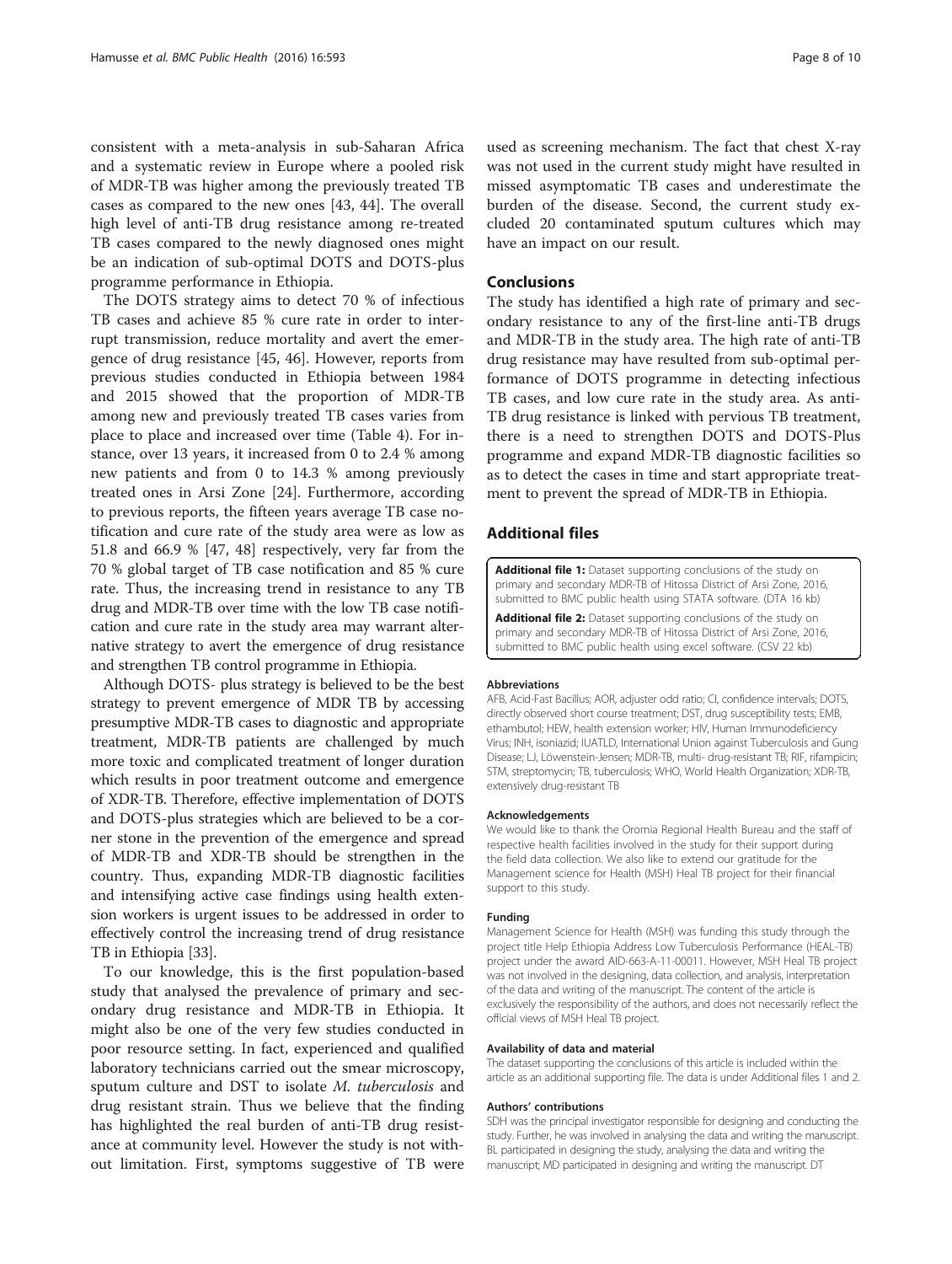<span id="page-8-0"></span>participated in data collection and analysing the data and MS participated in laboratory work. All authors read and approved the final manuscript.

#### Competing interests

The authors declare that they have no competing interests.

#### Consent for publication

Not applicable.

### Ethics approval and consent to participate

The study protocol was first reviewed and approved by the Institutional Review Board Committee at Oromia Regional Health Bureau, Ethiopia, and subsequently by the Regional Committee for Medical and Health Research Ethics in Western Norway (REK Vest). Written consent from participants aged ≥18 years and assent and consent from the guardians or caretakers of participants aged less than 18 years were obtained before data collection. Data on individual information were analysed and reported anonymously. Immediate referrals were arranged for participants found to be culture positive and all TB cases started anti-TB treatment at health centres close to them.

#### Author details

<sup>1</sup>Oromia Regional Health Bureau, Addis Ababa, Ethiopia. <sup>2</sup>Adama Regional Research Center Laboratory, Adama, Ethiopia. <sup>3</sup>Addis Continental Institute of Public Health, Addis Ababa, Ethiopia. <sup>4</sup>Centre for International Health, University of Bergen, Bergen, Norway.

### Received: 12 November 2015 Accepted: 18 June 2016 Published online: 18 July 2016

#### References

- 1. World Health Organization (WHO). Drug resistance, TB surveillance and response supplement: global tuberculosis reports. Geneva: WHO; 2014.
- 2. World Health Organisation (WHO). Global tuberculosis report. Geneva: WHO; 2014.
- 3. Dye CWB. The population dynamics and control of tuberculosis. Science. 2010;328:856–61.
- 4. Biadglegne F, Sack U, Rodloff A. Multidrug-resistant tuberculosis in Ethiopia: Efforts to expand diagnostic services, treatment and care. Antimicrob Resist Infect Control. 2014;3:31. doi:[10.1186/2047-2994-3-31.](http://dx.doi.org/10.1186/2047-2994-3-31)
- 5. Wilfred AC, Daniel K, Angelica S, Bah K, Andre N, et al. Multidrug-resistant and extensively drug-resistant tuberculosis in the African region. The African health monitor disease control. 2012.
- 6. Lin J, Sattar A, Puckree T. An alarming rate of drug-resistant tuberculosis at Ngwelezane Hospital in Northern KwaZulu Natal, South Africa. Int J Tuberc Lung Dis. 2004;8:568–73.
- 7. Ethiopian Public Health Institute (EPHI). Second Round Anti-tuberculosis Drug Resistance Surveillance in Ethiopia: EPHI, Addis Ababa, Ethiopia; 2014.
- 8. Seyoum B, Demissie M, Worku A, Bekele S, Aseffa A. Prevalence and drug resistance patterns of mycobacterium tuberculosis among new smear positive pulmonary tuberculosis patients in Eastern Ethiopia. Hindawi Publishing Corporation, Pulmonary Medicine; 2014;eID753492. [http://dx.doi.](http://dx.doi.org/10.1155/2014/753492) [org/10.1155/2014/753492.](http://dx.doi.org/10.1155/2014/753492)
- Agonafir M, Lemma E, Wolde-Meskel D, Goshu S, Santhanam A, et al. Phenotypic and genotypic analysis of multidrug-resistant tuberculosis in Ethiopia. Int J Tuberc Lung Dis. 2010;14:1259–65.
- 10. Tessema B, Beer J, Emmrich F, Sack U, Rodloff AC. First- and second-line anti-tuberculosis drug resistance in Northwest Ethiopia. Int J Tuberc Lung Dis. 2012;16:805–11.
- 11. Abebe G, Abdissa A, Apers L, Agonafir M, Cde-Jong B, Colebunder R. Relatively low primary drug resistant tuberculosis in southwestern Ethiopia. BMC Research Notes. 2012;5:225.
- 12. Nigus D, Lingerew W, Beyene B, Tamiru A, Lemma M, et al. Prevalence of Multi-drug Resistant Tuberculosis among Presumptive Multi-drug Resistant Tuberculosis Cases in Amhara National Regional State, Ethiopia. J Mycobac Dis. 2014;4:152. doi:[10.4172/2161-1068.1000152.](http://dx.doi.org/10.4172/2161-1068.1000152)
- 13. Abate D,Taye B, Abseno M, and Biadgilign S. Epidemiology of anti-tuberculosis drug resistance patterns and trends in tuberculosis referral hospital in Addis Ababa, Ethiopia. BMC Res Notes. 2012;5:462. doi:[10.1186/](http://dx.doi.org/10.1186/1756-0500-5-462) [1756-0500-5-462.](http://dx.doi.org/10.1186/1756-0500-5-462)
- 14. Tadesse T, Demissie M, Berhane Y, Kebede Y, Abebe M. Two-thirds of smear-positive tuberculosis cases in the community were undiagnosed in Northwest Ethiopia: population based cross-sectional study. PLoS One. 2011; 6:e28258.
- 15. Deribew A, Abebe G, Apers L, Abdisa A, Deribe F, et al. Prevalence of pulmonary TB and spoligotype pattern of Mycobacterium tuberculosis among TB suspects in a rural community in Southwest Ethiopia. BMC Infect Dis. 2012;12:54.
- 16. Yimer S, Holm-Hansen C, Yimaldu T, Bjune G. Evaluating an active casefinding strategy to identify smear-positive tuberculosis in rural Ethiopia. Int J Tuberc Lung Dis. 2009;13:1399–404.
- 17. Oromia Regional State Office of the President. Oromia Regional State Governoment annual regional government report, Oromia, Ethiopa. 2011.
- 18. Kent PT, Kubica GP. Public health mycobacteriology: A guide for the level III laboratory. S. Department of Health and Human Services. Centers for Disease Control Atlanta: Ga; 1985.
- 19. International Union against Tuberculosis and Lung Disease (IUATLD). The Public Health Service National Tuberculosis Referral Laboratory and National Laboratory Network, Minimum Requirement, Role and Opportunity in low-income country. France: IUATLD; 1998.
- 20. Bruchfeld J, Aderaye G, Palme IB, Bjorvatn B, Ghebremichael S, et al. Molecular epidemiology and drug resistance of Mycobacterium tuberculosis isolates from Ethiopian pulmonary tuberculosis patients with and without human immunodeficiency virus infection. J Clin Microbiol. 2002;40:1636–43.
- 21. Kibiki S, Mulder B, Dolmans M, de Beer J, Boeree M, et al. M. tuberculosis genotypic diversity and drug susceptibility pattern in HIV-infected and non-HIV-infected patients in northern Tanzania. BMC Microbiol. 2007;7:51. doi:[10.](http://dx.doi.org/10.1186/1471-2180-7-51) [1186/1471-2180-7-51.](http://dx.doi.org/10.1186/1471-2180-7-51)
- 22. Mulenga C, Chonde A, Bwalya IC, Kapata N, Kakungu-Simpungwe M, et al. Low occurrence of tuberculosis drug resistance among pulmonary tuberculosis patients from urban setting, with a long-running DOTS program in Zambia. Hindawi Publishing Corporation, Pulmonary Medicine. 2010:6. ID 938178. [http://dx.doi.org/10.1155/2010/938178.](http://dx.doi.org/10.1155/2010/938178)
- 23. Minime-Lingoupou F, Manirakiza A, Yango F, Zandanga G, Le Faou A, et al. Relatively low primary resistance to anti-tuberculosis drugs in Bangui and Bimbo, Central African Republic. Int J Tuberc Lung Dis. 2011;15:657–61.
- 24. Gebeyehu M, Lemma E, Eyob G. Prevalence of drug resistant tuberculosis in Arsi Zone, Ethiopia. Ethiop J Health Dev. 2001;15:11–6.
- 25. Nunes E, De Capitani E, Coelho E, Joaquim A, Figueiredo R, et al. Patterns of anti-tuberculosis drug resistance among HIV-infected pattients in Maputo, Mozambique, 2002–2003. Int J Tuberc Lung Dis. 2005;9:494–500.
- 26. Asmamaw D, Seyoum B, Makonnen E, Atsebeha H, Woldemeskel D, et al. Primary drug resistance in newly diagnosed smear positive tuberculosis patients in Addis Ababa, Ethiopia. Ethiop Med J. 2008;46:367–74.
- 27. Yimer S, Agonafir M, Derese Y, Sani Y, Bjune A, et al. Primary drug resistance to anti-tuberculosis drugs in major towns of Amhara region, Ethiopia. APMIS. 2012;120:503–9.
- 28. Otu A, Umoh V, Habib A, Ameh S, Lawson L, et al. Drug resistance among pulmonary tuberculosis patients in Calabar, Nigeria. Hindawi Publishing Corporation Pulmonary Medicine; 2013;ID 235190. [http://dx.doi.org/10.1155/](http://dx.doi.org/10.1155/2013/235190) [2013/235190](http://dx.doi.org/10.1155/2013/235190).
- 29. Lukoye D, Cobelens FG, Ezati N, Kiriunda S, Adatu FE, et al. Rate of antituberculosis drug resistance in Kampala-Uganda are low and not associated with HIV infection. PLoS One. 2011;6:e16130.
- 30. Sanchez-Padilla E, Ardizzoni E, Sauvageot D, Ahoua L, Martin A, et al. Multidrug and isoniazid-resistant tuberculosis in three high HIV burden African regions. Int J Tuberc Lung Dis. 2012;17:1036–42.
- 31. Affolabi D, Ajagba OA, Tanimomo-Kledjo B, Gninafon M, Anagonou SY, et al. Anti-tuberculosis drug resistance among new and previously treated pulmonary tuberculosis patients in Cotonou, Benin. Int J Tuberc Lung Dis. 2007;11:1221–4.
- 32. Sindani I, Fitzpatrick C, Falzon D, Suleiman B, Arube P, et al. Multidrug-Resistance Tuberculosis in Somalia, 2010–2011. Epidemiol Infect. 2013;19:3.
- 33. Yassin MA, Daniel GD, Olivia T, Markos P, Aschalew M, et al. Innovative community-based approaches doubled tuberculosis case notification and improved treatment outcome in Southern Ethiopia. PLOS ONE Volume. 2013;8:e63174.
- 34. Demissie M, Gebeyehu M, Berhane Y. Primary resistance to anti-tuberculosis drugs in Addis Ababa, Ethiopia. Int J Tuberc Lung Dis. 1997;1:64–7.
- 35. Abate G, Miorner H, Ahmed O, Hoffner SE. Drug resistance in Mycobacterium tuberculosis strains isolated from re-treatment cases of